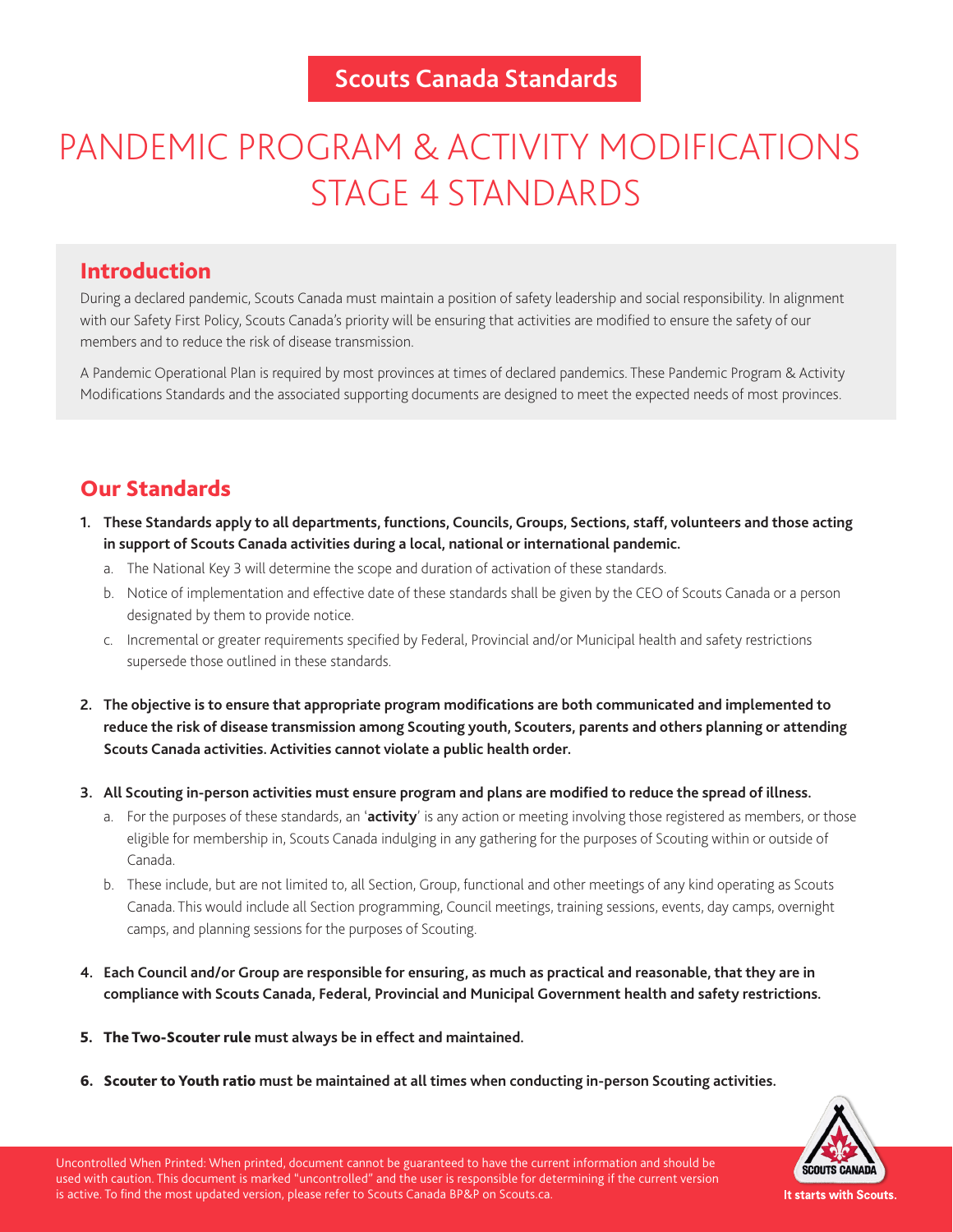#### **7. For ALL in-person activities the following requirements are to be adhered to:**

#### **a. Physical Distancing**

- i. All Scouting in-person activities will be limited to a maximum of **50 persons total** or any gathering restrictions of a municipality or province that the activity/gathering is taking place within, whichever is fewer. **Indoor** activities are permitted in addition to the preferred outdoor activities.
	- 50 persons total includes all parents, Scouters, youth, helpers, activity providers and other persons in the group.
	- This includes persons who are not actively participating in the activity but remain with the group—typically parents or grandparents of the youth.
- ii. All Scouting in-person activities to be split into smaller teams (patrols) of **8 or fewer youth per patrol**.
	- A "patrol" is a general Scouting term for a small team, typically 6 to 8 youth that embodies the Scout Method— Patrol System. Specifically, this refers to Lodges (Colony: Beavers), Lairs (Pack: Cubs), Patrols (Troop: Scouts) and Expedition Teams (Company: Venturers).
- iii. When conducting **indoor** activities, all participants must maintain a physical distance of at least one meter (1m) from participants **within** patrols, or as required by the Local, Municipal or Provincial requirements (whichever is greater).
	- Patrols must remain separate and must maintain physical distancing from another patrol for the duration of the activity (minimum 2m).
	- Where practical, meeting and activities should be modified to maintain a physical distance of at least one meter (1m) from participants **within** patrols.
- iv. When conducting **outdoor** activities youth members within their patrol should be encouraged to practice physical distancing and minimise physical contact.
	- Patrols must remain separate and must maintain physical distancing from another patrol for the duration of the activity (minimum 2m).
	- Where practical, meeting and activities should still be modified to maintain a physical distance of at least one meter (1m) from participants **within** patrols.
- v. **Adults, and Scouters,** working with an assigned patrol must maintain **physical distancing of 2m.**
- vi. Avoid large gatherings, like traditional opening ceremonies, large campfires and instead modify to patrol-based activities.
- vii. Drop-off and pick-up procedures must be modified to ensure compliance with these standards.

#### **b. Vulnerable Populations**

- i. Adults and Scouters should be aware of their provincial health guidance for 'Vulnerable Persons" or "At-Risk" persons and take additional risk controls that they determine appropriate, e.g. maintaining physical distance, wearing PPE, reducing potential exposure time. Vulnerable adults must discuss with the Scouter-in-Charge to ensure appropriate risk management controls are acceptable.
- ii. Youth with underlying conditions, medical and/or behavioural complexities may attend Scouting activities, however, it is important for parents/guardians to work with their child's health-care providers so that an informed decision can be made. Parents must inform the Scouter-in-Charge to ensure appropriate risk management controls are considered.
	- Where there is a vulnerable person in their household, the member must consider carefully if they should attend.

#### **c. Cleaning & Hygiene**

- i. The Scouter-in-Charge will ensure that appropriate levels of hygiene, cleaning and disinfecting, where realistically possible, are planned and executed.
	- Hard surfaces require routine cleaning with soap and water, including high touch surfaces made of plastic or metal.
	- Cleaning of wooden surfaces is not recommended by government authorities.
- ii. Handwashing stations and/or Alcohol Based Hand Rub with a minimum 60% alcohol concentration must be made available.



Uncontrolled When Printed: When printed, document cannot be guaranteed to have the current information and should be used with caution. This document is marked "uncontrolled" and the user is responsible for determining if the current version is active. To find the most updated version, please refer to Scouts Canada BP&P on Scouts.ca.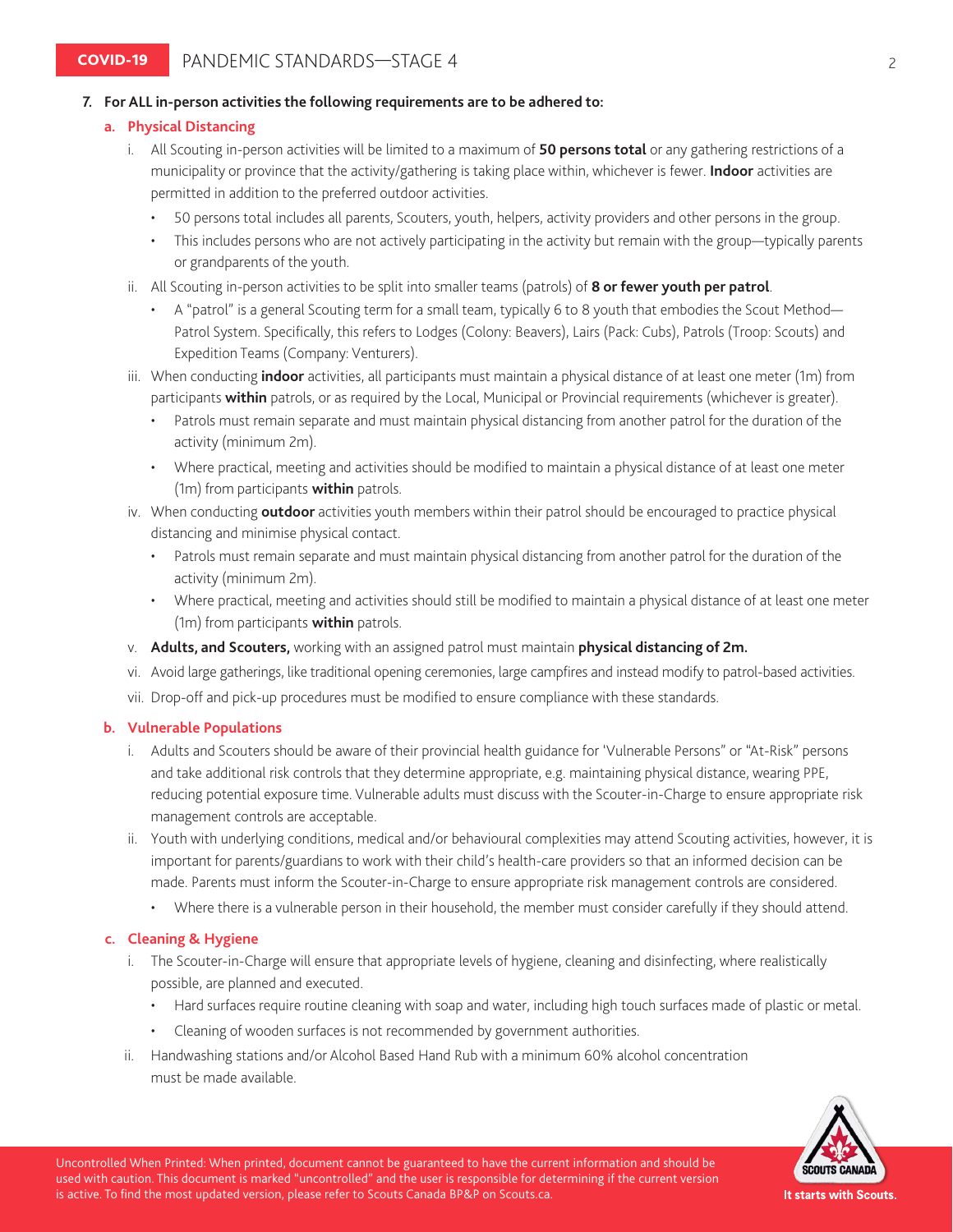- Soap and water are preferred as it is the most effective method and least likely to cause harm if accidentally ingested.
- iii. Use of shared objects (e.g. gym or sports equipment, art supplies, games) is permitted within a patrol but the objects should be cleaned between each use.

#### **d. Screening**

- i. The Scouter-in-Charge must ensure that all Scouters, parents, youth and others attending the activity are reasonably informed of the requirements and associated risks of participation.
- ii. All participants must be provided a **[self-assessment screening checklist](https://scoutsca.s3.amazonaws.com/2020/08/self-assessment-screening-checklist.pdf)** to perform screening of their children or themselves **before** arriving at the planned Scouting activity.
	- It is understood that some allergies or pre-existing conditions may express similar symptoms to COVID-19. If in doubt consult a medical professional.
- iii. Scouters, parents or guardians and youth must not attend the programs or other Scouting activities if they are sick (any illness—not just limited to COVID).
	- Where there is another sick person in their household, the member should consider carefully if they should attend.
- iv. All persons ordered, and family members (or social bubble) of persons ordered, to quarantine or self-isolate under a Public Health order of a Municipality, Province or an order made under the Federal Quarantine Act are prohibited from in-person Scouting activities.
- v. If a person develops symptoms while participating in a Scouting activity the Scouter-in-Charge must follow the **[Supporting a Symptomatic Person Guideline](https://scoutsca.s3.amazonaws.com/2020/08/supporting-a-symptomatic-person-guide.pdf)** and must complete and submit a Incident Report Form to Safe Scouting following the Incident Management Procedure.
	- Youth who develop symptoms while at a Scouting activity may be asked to wear a mask and isolate in a separate area until a parent arrives for pickup. The youth must be kept at least 2 metres away from all other individuals.
- vi. For the purposes of contact tracing, attendance and screening results must be recorded for everyone attending the activity including Scouters, youth, parents and anyone else on the activity site. Records must be maintained for a minimum of 6 weeks following each activity to facilitate contact tracing in the event of an outbreak.

#### **di. Personal Protection Equipment**

- i. When conducting **indoor activities**, **masks are required** for all participants.
- ii. When conducting **outdoor activities**, unless prescribed by local regulations, personal protective equipment, such as masks are not mandatory, beyond those used by persons as part of regular precautions for the hazards normally encountered in their regular course of work (e.g. cleaning and handling chemicals).
- iii. The Group Commissioner, in conjunction with the Scouter-in-Charge, may additionally require the mandatory use of masks for a planned activity. This needs to be communicated to all participants in advance.

#### **dii. Emergency Response & Risk Management**

- i. An updated hazard identification and risk assessment is conducted for the activity location and planned activity.
- ii. Emergency Response Plan (ERP) is updated to reflect pandemic requirements and local conditions.
- iii. Modified Adventure Application Form (MAAF) is updated for the site to be visited, expected weather conditions, location and municipal requirements.

#### **diii. Food Provisions**

- i. Food provision within patrols is permitted.
- ii. No self-serve buffet-style meals.
- iii. Food and/or drink sharing is prohibited.
- iv. Clean and disinfect eating and cooking equipment after use.



Uncontrolled When Printed: When printed, document cannot be guaranteed to have the current information and should be used with caution. This document is marked "uncontrolled" and the user is responsible for determining if the current version is active. To find the most updated version, please refer to Scouts Canada BP&P on Scouts.ca.